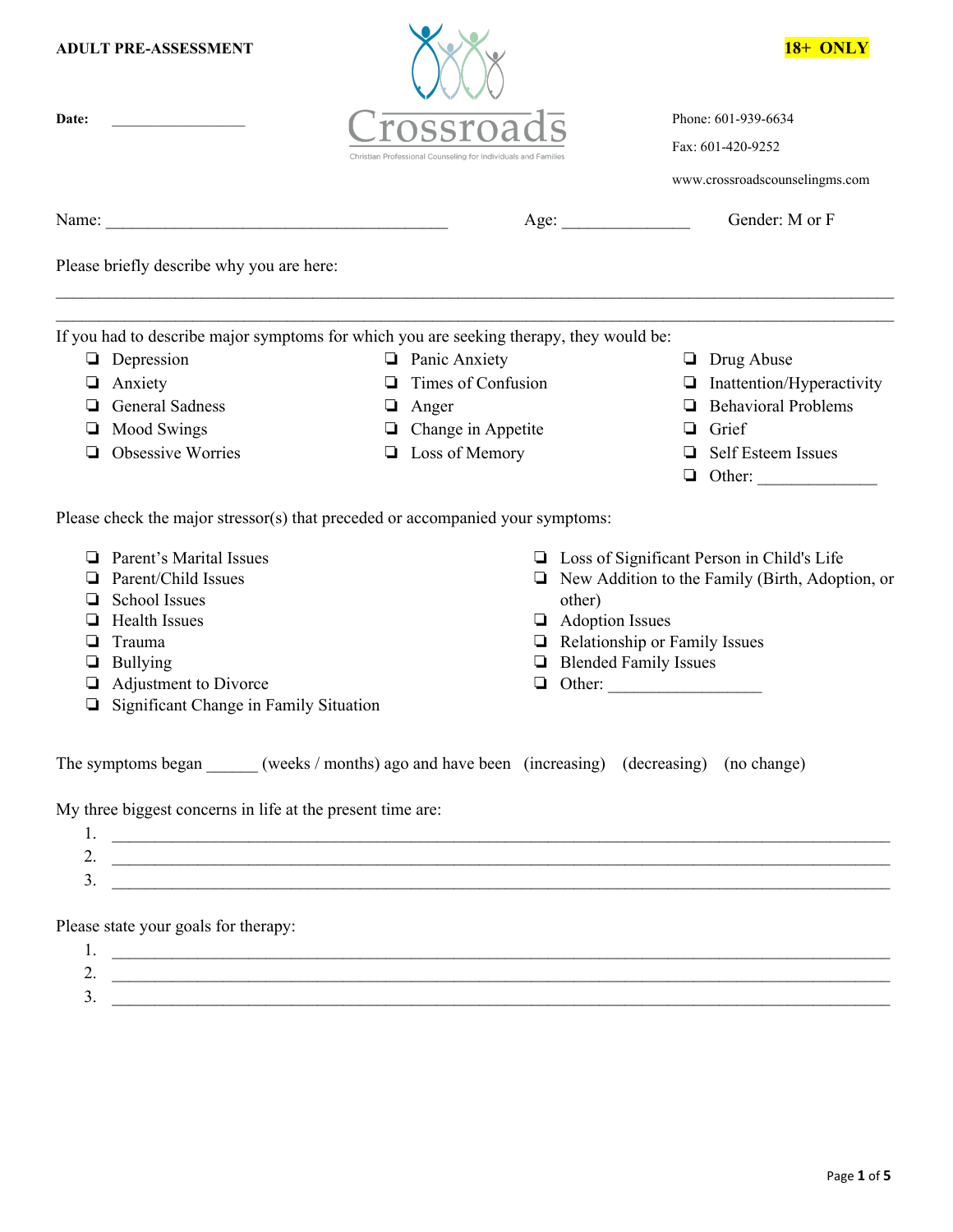Please check all of the following that you have experienced and how often:

Some Weekly Daily

O O Change in Sleep (Contage in Sleep (Contage in Sleep)<br>
O Contage in Sleep (Contage in Sleep)<br>
O Contage in Sleep (Contages Contage of the changes<br>
O Contage in Sleep (Contage S/Helmann Contage Contage Contage in Sleep ( ◯ Poor Concentration ◯ Change in Sleep Pattern  $\bigcap$  Appetite Changes ◯ Weight Changes  $\bigcirc$  Lack of Interest in usual activities ◯ Decreased Self-Esteem ◯ Hopelessness/Helpless Feeling ◯ Being Withdrawn  $\bigcirc$  Nightmares ◯ Rapid Heartbeat ◯ Increased Sweating ◯ Shortness of Breath ◯ General Anxiety  $\bigcap$  Chest Discomfort  $\bigcirc$  Feeling Dizzy ◯ Chills or Hot Flashes (Circle which one)  $\bigcirc$  Outburst of Anger  $\bigcap$  Restlessness, keyed up, irritability, muscle tension, decreased sleep (Circle which one) ◯ Stomach Issues ◯ Startled Response  $\bigcap$  Feeling 'High" with racing thoughts, increases speech, decreased sleep, and increased activity or energy level  $\bigcirc$  Preoccupation w/ Particular things or people. List: ◯ Hyper Vigilance Excessive attention and focus on things or people ⃝ ⃝ ⃝Inattention  $\bigcap$  Hyperactivity ⃝ ⃝ ⃝Impulsiveness ○ Excessive Fears ◯ Obsessions/Compulsions - constant checking, washing, or counting type behaviors; unrelenting worries  $\bigcap$  Hallucinations (hearing voices/music that no one else hears)  $\bigcirc$  Avoidance of anything associated with a trauma experienced ◯ Post Traumatic Stress experiences. List:  $\bigcap$  Fear or Anxiety of any places or inescapable situation ◯ Social Phobia ( persistent fear of social or performance situation where embarrassment may occur) ◯ Specific Phobia (persistent fear of certain objects or situations) List: ◯ Isolating Self from all contact with others  $\bigcap$  Amnesia ◯ Running Away ◯ Truancy  $\bigcirc$  Memory impairment with trouble organizing thoughts  $\bigcap$  Undue health worries with no adequate explanation  $\bigcirc$  Agitated-irritable (easily annoyed and provoked to anger) ◯ Suspiciousness

◯ Delusions/Paranoia. Explain: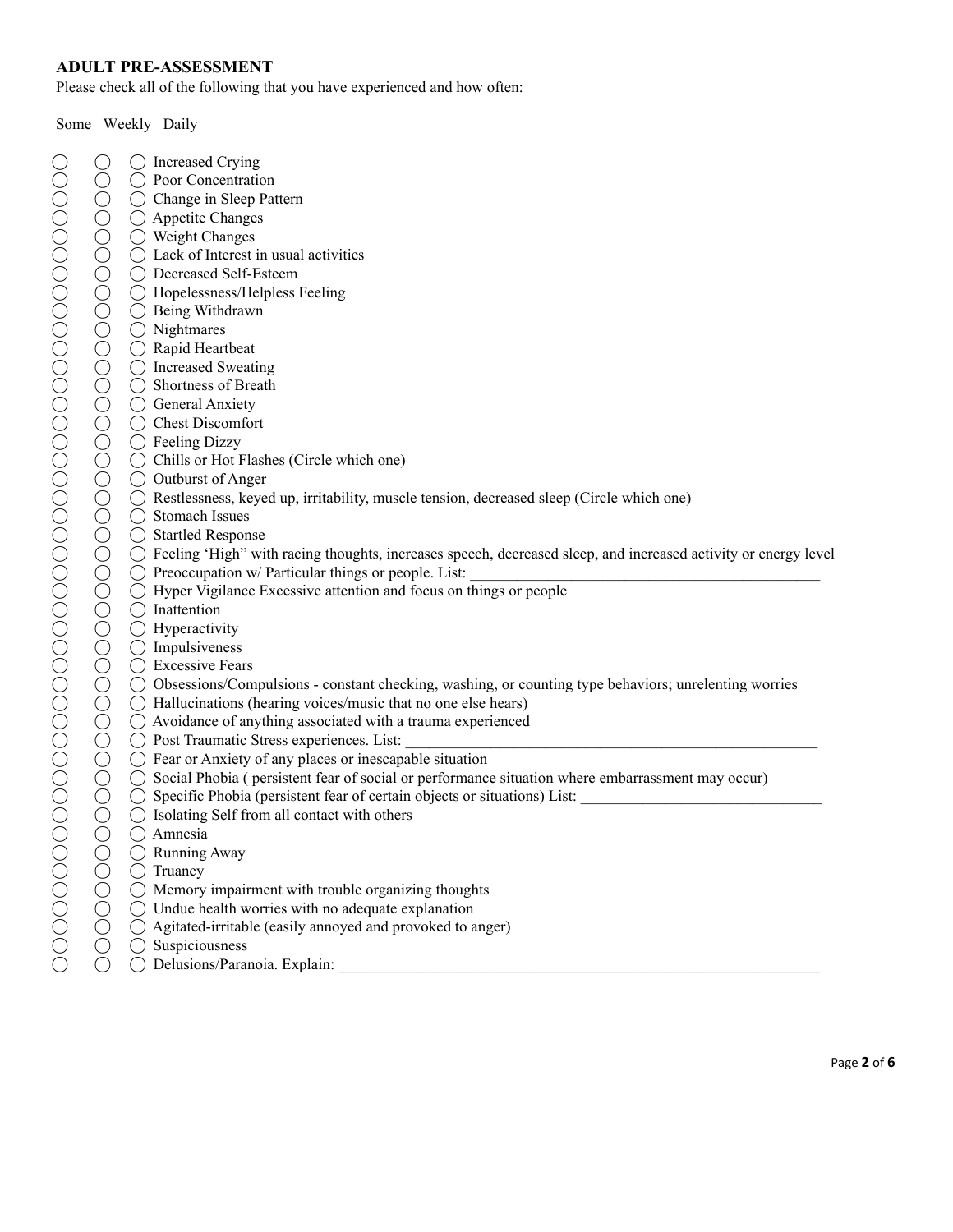Please check all of the following that you have ever experienced:

| ◯Behavioral Problems. Explain:                                      |                                          |
|---------------------------------------------------------------------|------------------------------------------|
| ◯Self Mutilation (cutting, etc.) Last occurrence:                   |                                          |
| (Eating Issues (under or over eating, binging, or purging) Specify: |                                          |
| (Sexual Issues (addiction, performance anxiety, pornography)        |                                          |
| Serious Health Issues. Explain:                                     |                                          |
| ◯Legal Issues                                                       |                                          |
| ○ Severe Trauma                                                     |                                          |
| (Suicidal Thoughts. If yes, last occurrence:                        | Describe the situtaion and nature of the |
| thoughts:                                                           |                                          |
| ◯Suicide Attempts. If yes, when and how:                            |                                          |

# **Medical History**

Please list any **psychiatric** medications you are currently taking:

| Medication                                                                            | Date Began                                                                                                                                 |            | Side Effects                         |  |
|---------------------------------------------------------------------------------------|--------------------------------------------------------------------------------------------------------------------------------------------|------------|--------------------------------------|--|
| 1.<br>2.                                                                              | <u> 1989 - Johann Stoff, deutscher Stoffen und der Stoffen und der Stoffen und der Stoffen und der Stoffen und der</u>                     |            |                                      |  |
| 3.<br>$\overline{4}$ .                                                                | <u> 1989 - Jan Barnett, fransk politiker (d. 1989)</u><br>,我们也不能在这里的时候,我们也不能在这里的时候,我们也不能在这里的时候,我们也不能会在这里的时候,我们也不能会在这里的时候,我们也不能会在这里的时候,我们也不 |            |                                      |  |
| Have you ever been diagnosed with a psychiatric or mental disorder? YES               |                                                                                                                                            |            | N <sub>O</sub><br>Diagnosed by Whom? |  |
|                                                                                       |                                                                                                                                            |            |                                      |  |
| Have you ever been hospitalized for a psychiatric disorder?<br>Please Explain:        |                                                                                                                                            | <b>YES</b> | NO <sub>1</sub>                      |  |
| Please describe any current medical conditions you may have: (diabetes, asthma, etc.) |                                                                                                                                            |            |                                      |  |
| Do you suffer from Chronic Pain?<br>Please describe:                                  | ,我们也不能在这里的人,我们也不能在这里的人,我们也不能不能不能不能不能不能不能不能不能不能不能不能不能不能不能。""我们,我们也不能不能不能不能不能不能不能不能                                                          | <b>YES</b> | NO.                                  |  |
|                                                                                       |                                                                                                                                            |            |                                      |  |

 $\mathcal{L}_\mathcal{L} = \{ \mathcal{L}_\mathcal{L} = \{ \mathcal{L}_\mathcal{L} = \{ \mathcal{L}_\mathcal{L} = \{ \mathcal{L}_\mathcal{L} = \{ \mathcal{L}_\mathcal{L} = \{ \mathcal{L}_\mathcal{L} = \{ \mathcal{L}_\mathcal{L} = \{ \mathcal{L}_\mathcal{L} = \{ \mathcal{L}_\mathcal{L} = \{ \mathcal{L}_\mathcal{L} = \{ \mathcal{L}_\mathcal{L} = \{ \mathcal{L}_\mathcal{L} = \{ \mathcal{L}_\mathcal{L} = \{ \mathcal{L}_\mathcal{$  $\mathcal{L}_\mathcal{L} = \{ \mathcal{L}_\mathcal{L} = \{ \mathcal{L}_\mathcal{L} = \{ \mathcal{L}_\mathcal{L} = \{ \mathcal{L}_\mathcal{L} = \{ \mathcal{L}_\mathcal{L} = \{ \mathcal{L}_\mathcal{L} = \{ \mathcal{L}_\mathcal{L} = \{ \mathcal{L}_\mathcal{L} = \{ \mathcal{L}_\mathcal{L} = \{ \mathcal{L}_\mathcal{L} = \{ \mathcal{L}_\mathcal{L} = \{ \mathcal{L}_\mathcal{L} = \{ \mathcal{L}_\mathcal{L} = \{ \mathcal{L}_\mathcal{$ 

Please list any supplements or vitamins you take: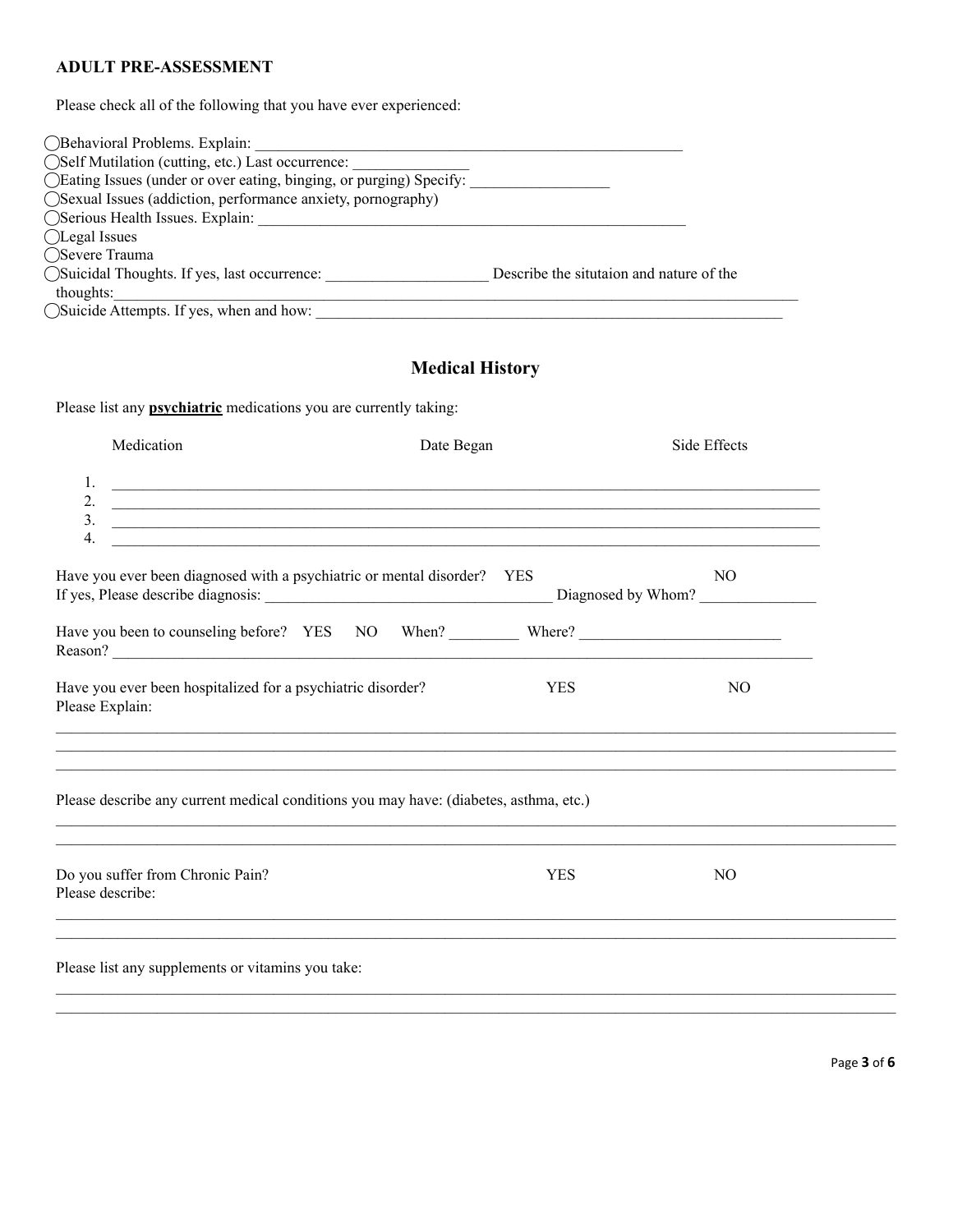Please list any *Non*-**psychiatric** medications you are currently taking:

|                      | Medication                                                                                                                                           | Date Began                                                     | Side Effects                                                           |
|----------------------|------------------------------------------------------------------------------------------------------------------------------------------------------|----------------------------------------------------------------|------------------------------------------------------------------------|
| 1.<br>2.<br>3.<br>4. |                                                                                                                                                      |                                                                |                                                                        |
|                      |                                                                                                                                                      | <b>Family History</b>                                          |                                                                        |
|                      | Describe Relationship with Father:                                                                                                                   |                                                                |                                                                        |
|                      |                                                                                                                                                      |                                                                |                                                                        |
|                      | Describe Relationship with Mother:                                                                                                                   |                                                                |                                                                        |
|                      |                                                                                                                                                      |                                                                |                                                                        |
|                      | Describe Relationship with siblings: (how many, where you are in birth order, your 'role')                                                           |                                                                |                                                                        |
|                      | ,我们也不能在这里的人,我们也不能在这里的人,我们也不能在这里的人,我们也不能在这里的人,我们也不能在这里的人,我们也不能在这里的人,我们也不能在这里的人,我们                                                                     |                                                                |                                                                        |
| ▫<br>❏               | In general, you would describe your childhood and family of origin as:<br>$\Box$ Pleasant<br>Great<br>Normal amount of fussing<br>but generally good | Abusive<br>$\Box$ I have very little memory of<br>my childhood | $\Box$ I am mostly withdrawn from<br>my family<br><b>Dysfunctional</b> |
|                      | <b>Description of Current Family</b>                                                                                                                 |                                                                |                                                                        |
|                      | Married? YES NO How many years?                                                                                                                      |                                                                | Divorced? YES NO How many years?                                       |
|                      | I presently live with:<br>$\Box$ Spouse<br><b>Q</b> Alone                                                                                            | $\Box$ Parents                                                 |                                                                        |
|                      | My sexual orientation is:<br><b>Heterosexual</b>                                                                                                     | Homosexual<br>❏                                                | $\Box$ Other:                                                          |
|                      | My current support system (including family and friends) is:<br>$\Box$ Good                                                                          | $\Box$ Fair                                                    | $\Box$ Poor                                                            |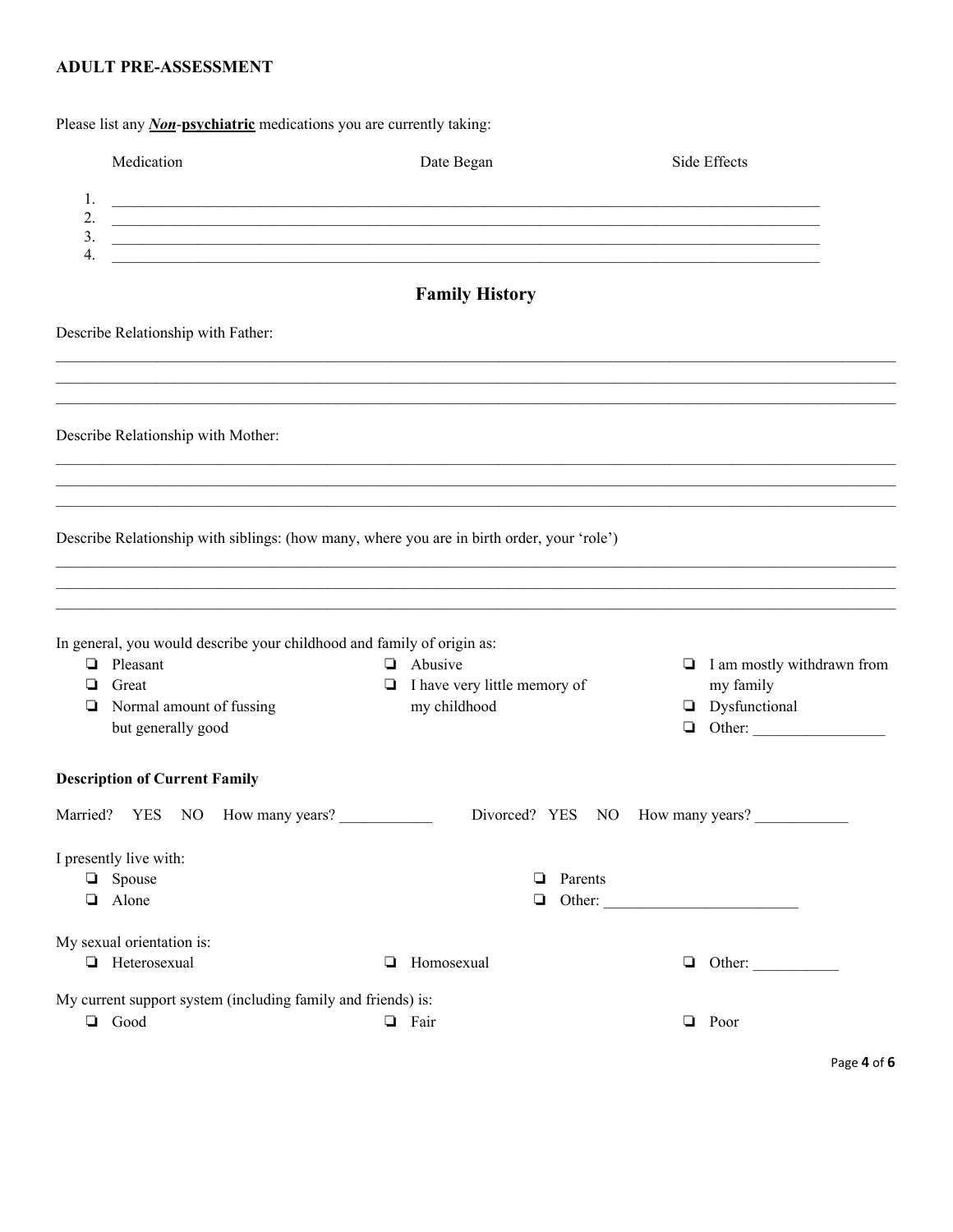Please describe any current stress in your family/marriage?

| Do you have Children? Yes No                                                                                  |        | If so, How many?                |   |             |     |                | Have you ever had an abortion? Yes<br>N <sub>0</sub> |
|---------------------------------------------------------------------------------------------------------------|--------|---------------------------------|---|-------------|-----|----------------|------------------------------------------------------|
| Have you ever had a miscarriage? Yes<br>No.                                                                   |        | Do you suffer from infertility? |   | Yes         |     | No             | I don't know                                         |
|                                                                                                               |        | <b>Drug/Alcohol History</b>     |   |             |     |                |                                                      |
| Do you smoke cigarettes?                                                                                      |        |                                 |   |             | Yes | N <sub>0</sub> |                                                      |
| Do you have a desire to stop or reduce smoking?                                                               |        |                                 |   |             | Yes | N <sub>0</sub> |                                                      |
| Do you currently use drugs or alcohol?                                                                        |        |                                 |   |             | Yes | N <sub>0</sub> |                                                      |
| If so, do you feel pressured by others to reduce the use of drugs and alcohol?                                |        |                                 |   |             | Yes | N <sub>0</sub> |                                                      |
| Do you often feel a sense of guilt and desire top reduce the use of drugs or alcohol?                         |        |                                 |   |             | Yes | N <sub>0</sub> |                                                      |
| If you have EVER used illegal drugs, please list what drugs you have used, how often, and for how many years? |        |                                 |   |             |     |                |                                                      |
|                                                                                                               |        | <b>Religious Beliefs</b>        |   |             |     |                |                                                      |
| Do you consider yourself religious/spiritual?                                                                 |        |                                 |   |             |     |                |                                                      |
| Yes<br>❏                                                                                                      |        |                                 | ⊔ | Somewhat    |     |                |                                                      |
| No<br>$\Box$                                                                                                  |        |                                 | ❏ | In the Past |     |                |                                                      |
| Is so, What denomination/religion do you practice?                                                            |        |                                 |   |             |     |                |                                                      |
| Is this the same as your family of origin?<br>Yes                                                             | No     |                                 |   |             |     |                |                                                      |
| Do you attend church?                                                                                         |        |                                 |   |             |     |                |                                                      |
| Never<br>❏<br>Rarely<br>❏                                                                                     | ⊔<br>❏ | Occasionally<br>Once a month    |   |             | □   |                | Nearly every week or more                            |
|                                                                                                               |        |                                 |   |             |     |                |                                                      |
|                                                                                                               |        | School/Career                   |   |             |     |                |                                                      |
| What level of school did you complete?                                                                        |        |                                 |   |             |     |                |                                                      |
| Middle School<br>❏                                                                                            |        |                                 |   |             |     |                |                                                      |
| High School<br>❏                                                                                              |        |                                 |   |             |     |                |                                                      |
| GED or Equivalent<br>❏                                                                                        |        |                                 |   |             |     |                |                                                      |
| College<br>❏                                                                                                  |        |                                 |   |             |     |                |                                                      |
|                                                                                                               |        |                                 |   |             |     |                |                                                      |